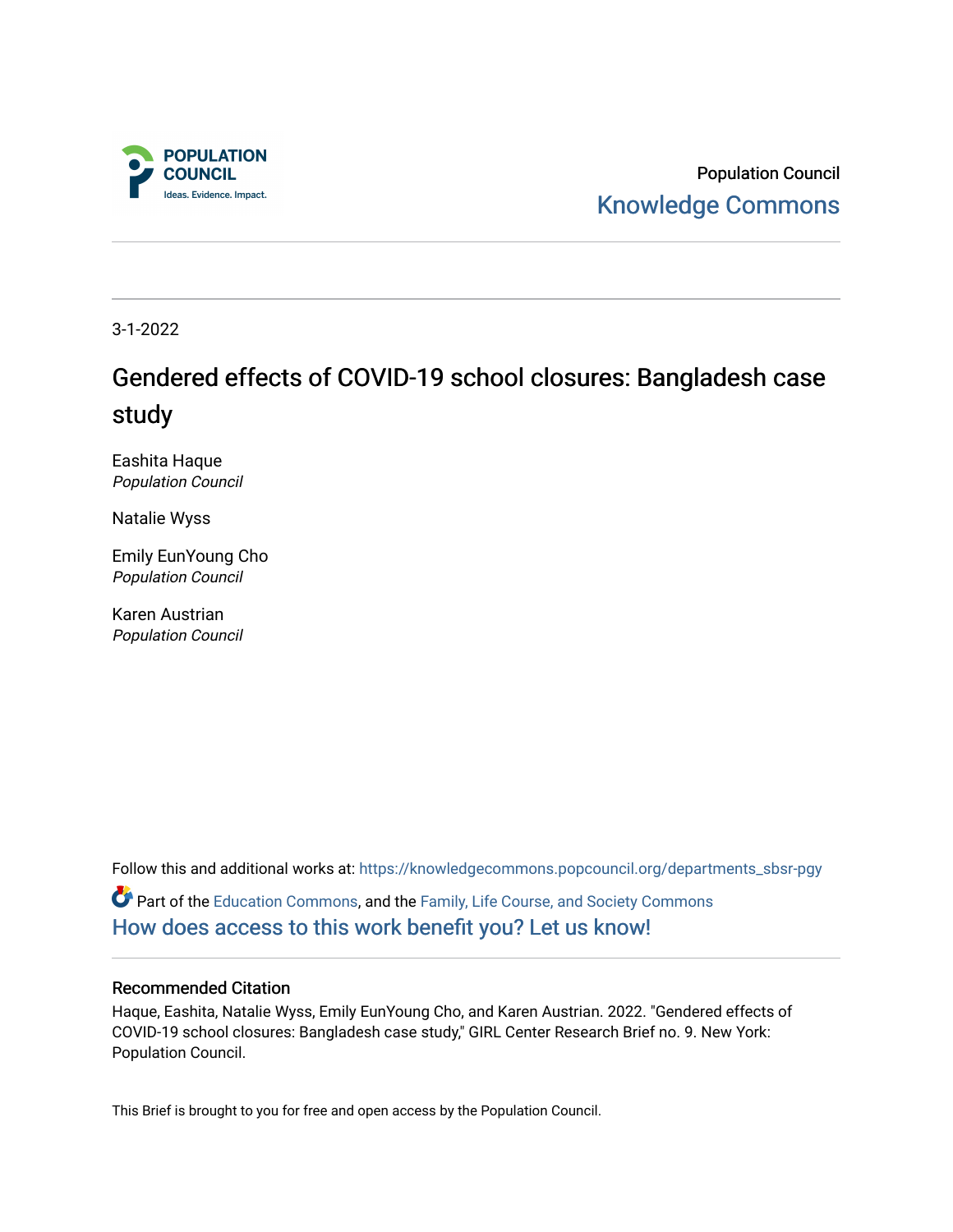

GIRL **※**Center FOR INNOVATION, RESEARCH, AND LEARNING



**GIRL Center Research Brief**

No. 9 March 2022

# GENDERED EFFECTS OF COVID-19 SCHOOL CLOSURES: BANGLADESH CASE STUDY



## **AT A GLANCE**

Bangladesh's education system met intensified challenges throughout the COVID-19 pandemic on top of the difficulties students have historically faced. A recent study on the impacts of COVID-19 school closures in rural communities in Bangladesh clarifies issues of remote learning access, management, and monitoring, as well as new strains on students' time use. It also reveals general impacts on mental and physical health, economic status, as well as gendered effects including child marriage. Based on evaluations of mitigation measures, recommendations for comprehensive policies, provision of technical, financial, and social support, and improvements in education systems emerged.

## **BACKGROUND**

Population Council's GIRL Center was commissioned by UNESCO's Global Education's Gender Flagship to conduct a [global study](https://unesdoc.unesco.org/ark:/48223/pf0000379270) on the gendered impact of COVID-19 school closures, based on our review of published research and a largescale survey of organizations focused on gender equality in education, as well as data from local communities in Bangladesh, Côte d'Ivoire, Kenya, Mali and Pakistan.<sup>1</sup> Informed by this evidence, the study outlines three main pathways to adverse education, health and protection outcomes and widening gender inequalities: 1) pre-existing gender expectations, disparities and limitations, 2) gender restrictions and risks, and 3) loss of genderspecific protection. This brief summarizes the Bangladesh case study.

## Education in Bangladesh Prior to the COVID-19 Pandemic

- School system: Bangladesh's education system includes Bengali medium (public and private) and English medium (private) schools which are divided into three levels: primary (grades 1-5), secondary (grades 6-12), and tertiary. Madrasah education is also a major part of the education system.
- Government Education Initiatives: Government education initiatives include free textbooks, stipend schemes, mid-day meal programs, and supporting school infrastructure.
- Student Population: Bangladesh has a high primary enrollment rate (98%) with 18 million students enrolled at the primary level and 13 million at the secondary level.<sup>2,3</sup> Two percent of primary-school age children are out of school, and approximately 3.2 million young people participate in child labor.4,5 However,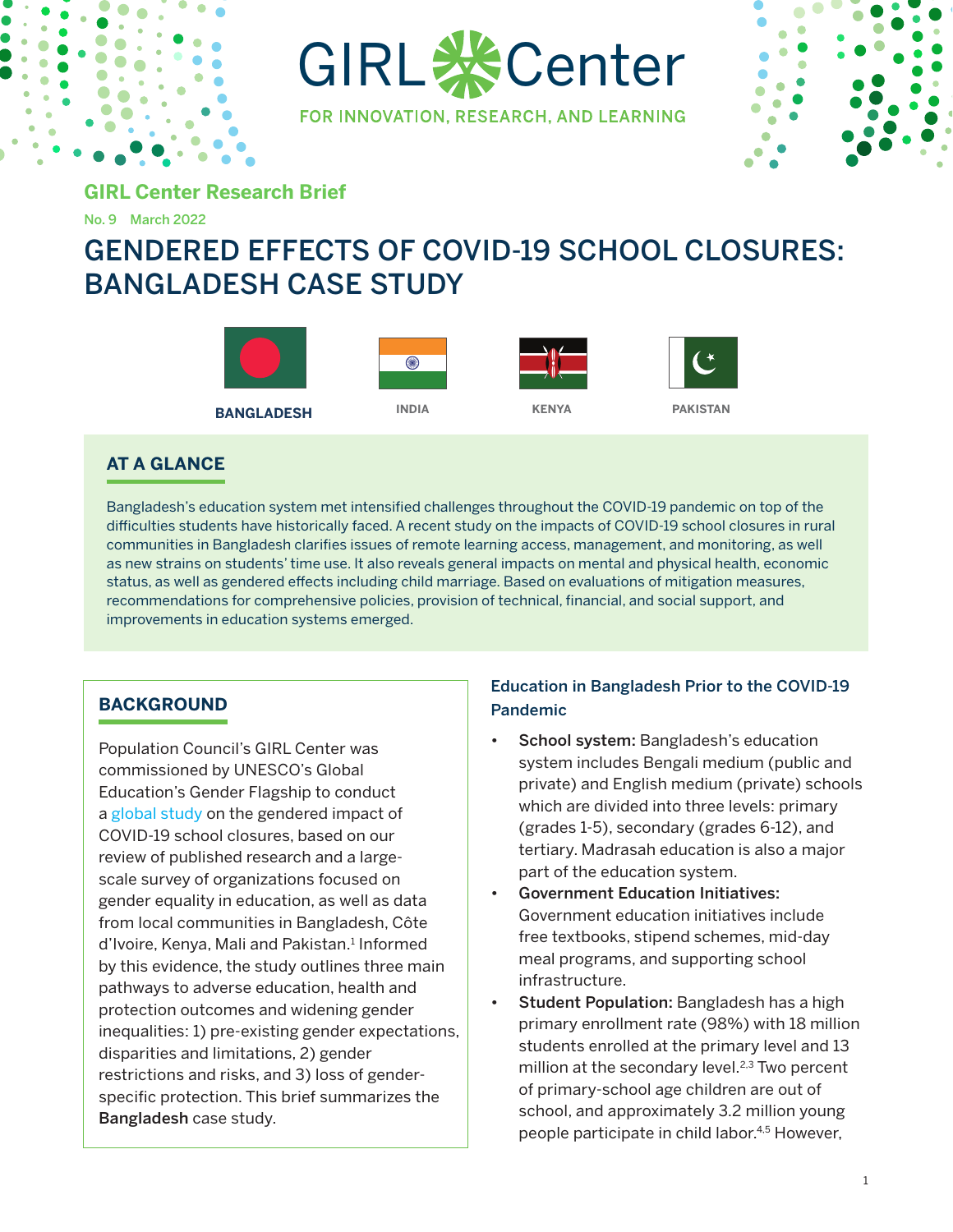

dropout rates increase at the secondary level especially for girls (boys 33% and girls  $42\%$ ).<sup>6</sup> Evidence suggests that poverty, support in family income, parents education level, expenses of education, distance of school, quality of education, security concern for girls and child marriage are among main causes that drive school dropout in the secondary level.<sup>7,8,9</sup>

Gender Equity in Education: Early marriage is the most common impediment to girls' education.<sup>10,11</sup> Approximately 52% of girls aged 20 to 24 married before turning 18. Among girls who dropped out of school at the secondary level, more than 60% discontinued schooling due to marriage.12 Secondary dropout rate is higher for girls (42%) than boys (33%).

#### COVID-19 School Closures

By mid-March 2020, as part of a gradual COVID-19 lockdown, Bangladesh's Ministry of Education (MOE) closed all education institutions. The lockdown was lifted after two months, but schools remained closed as a public health necessity. The government initiated broadcasted lessons through national television channel 'Sangsad Bangladesh,' online platforms like YouTube and Facebook, and community radio for primary and secondary students. Bangladesh as had one of the longest school closures with schools not yet fully open for in

person learning as of November 2021.

#### Case Study

To study the gendered effects of these COVID-19 school closures in the rural communities of three districts in Bangladesh (Sherpur, Kushtia, and Chapainawabganj), a rapid mobile-phone survey was conducted with girls aged 12-19 who are enrolled in an ongoing project "Keeping Girls in Schools to Reduce Child Marriage in Rural Bangladesh."<sup>13</sup> This study also separately conducted interviews with key-informants, including school-going boys and girls aged 10- 19, parents, teachers, as well as national and sub-national level stakeholders, and program implementers.

## **GENDERED EFFECTS ON EDUCATION OUTCOMES AND BEYOND**

## Pre-existing Gender Expectations, Disparities and Limitations

- There was a visible gender gap in device accessibility, with lower access to devices for girls than boys, in part due to concern among parents regarding misuse of phones.
- Gendered division of labor was prominent during school closure, as girls were more engaged with household work while boys supported parents in income generating activities. Most boys and girls reported significant decline in study time, from an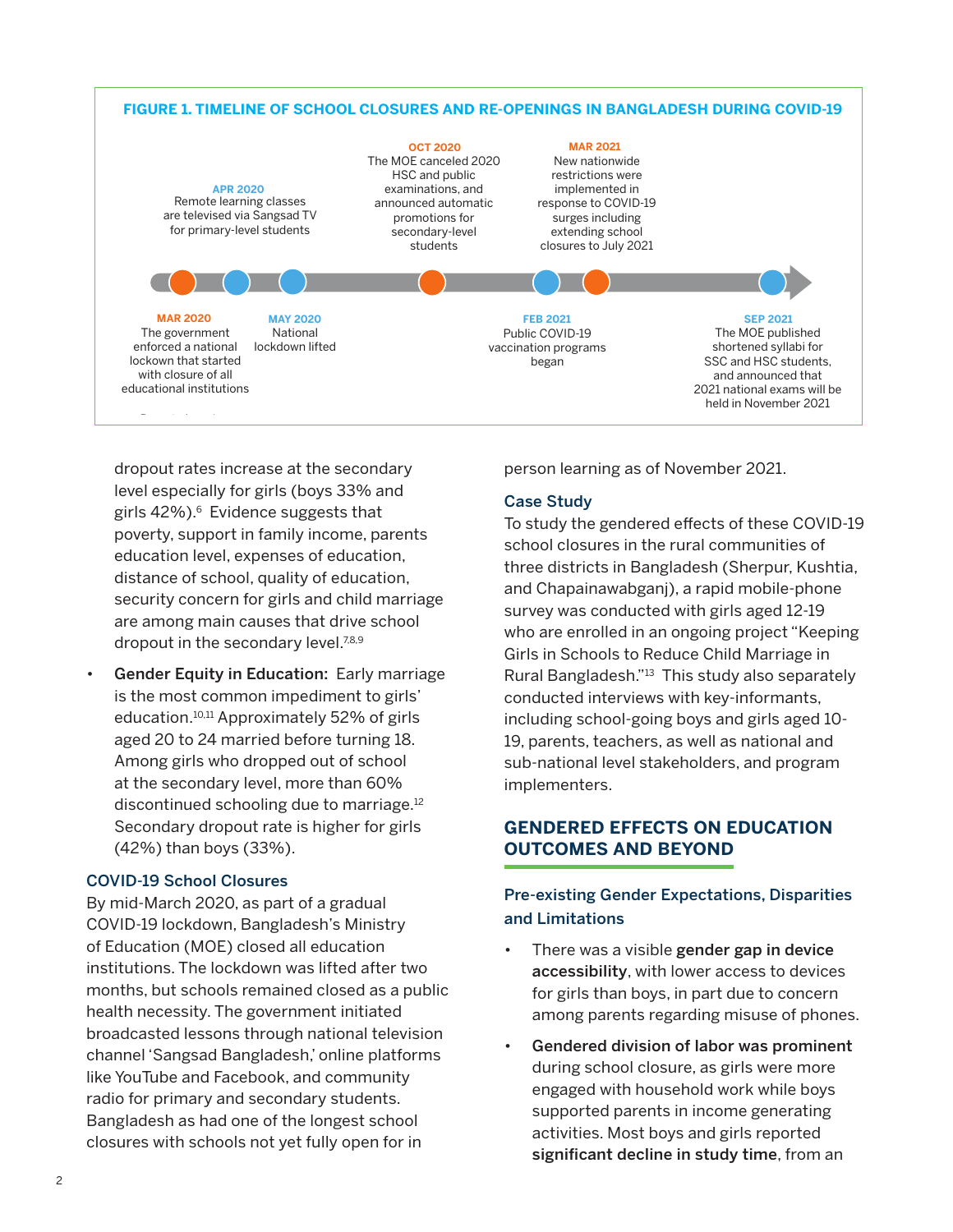average of 7-8 hours per day to 2 hours per day.

*"Currently our family is going through a lot of hardship. My father's earning is our only source of household income…Buying a smartphone for remote classes would be too much of him, I understand that, so I don't want to put pressure on him."* (IDI-9, 14, Unmarried, Sherpur)

*"I didn't need to be involved in household work earlier but now as I'm sitting at home, I must take up household chores… I have to get involved in housework because I am a girl."* (IDI-2, Girl, 16, Unmarried, Sherpur)

#### Gender restrictions and risks

The risk of school dropout persists. The proportion of girls not studying at all increased over time from 1% to 10%, and 1 in 10 girls did not intend of returning to school after reopening. This risk, largely dependent on household financial conditions, is observed for both boys and girls.

*"No one from my in-law's house will allow me to study further. Even my husband and his siblings don't study anymore."* (IDI-4, Girl, 16, Married, Sherpur)

#### Loss of gender-specific protection

- Few girls reported facing family tension and verbal abuse in households due to lockdown, but not boys. Adolescent girls are more vulnerable to various forms of violence, with 87% reported having experienced teasing. Observations of violence in the community by girls increased from 3% to 12% over the course of the study. However, only about 3% of girls reported facing any verbal or physical abuse at home.
- School closures have triggered the preexisting preference for child marriage, as respondents reported increases in child marriage occurring in the community, largely driven by loss of household income. By the end of the study period, 100% of respondents reported child marriages occurring in the community, and 23% of girls reported being married – a slight

increase from 20% pre-pandemic. Absence of a protective environment with protracted school closure contributed to this trend.

*"Many parents are marrying off their daughters because of the uncertainties of life after coronavirus. Families are going through financial crisis and are unable to continue their daughter's education. Moreover, now it costs less money to marry off a girl, so this is an added advantage."* (IDI-9, Girl, 14, Unmarried, Sherpur)

## **GENERAL EFFECTS ON EDUCATION OUTCOMES AND BEYOND**

- Students faced challenges in accessing remote learning, especially those from poor, rural households. Whereas about half of the households have access to a television and 95% own mobile phones, only about 24% have a smartphone.  $15,16$
- Marginalized households in rural areas faced difficulties in bearing added costs of remote learning on top of preexisting challenges affording school fees and educational materials.
- Both teachers and students lacked technical skills in implementing remote learning via the internet and digital devices.
- Students reported low participation in both televised and online classes, finding classes not conducive for learning, in conflict with household work, or uninteresting. A separate study showed that only 39% of grade nine students attended televised classes and only 2% accessed online classes during school closures.
- Students indicated challenges coping with a new pedagogy, further compounded by the absence of interaction with peers and teachers as well as need-based teaching and learning.

*"In the televised classes you are not able to do in person contact with teacher that even when you didn't understand a lesson. The lessons move very fast in television or online classes, I can't comprehend. But in schools,*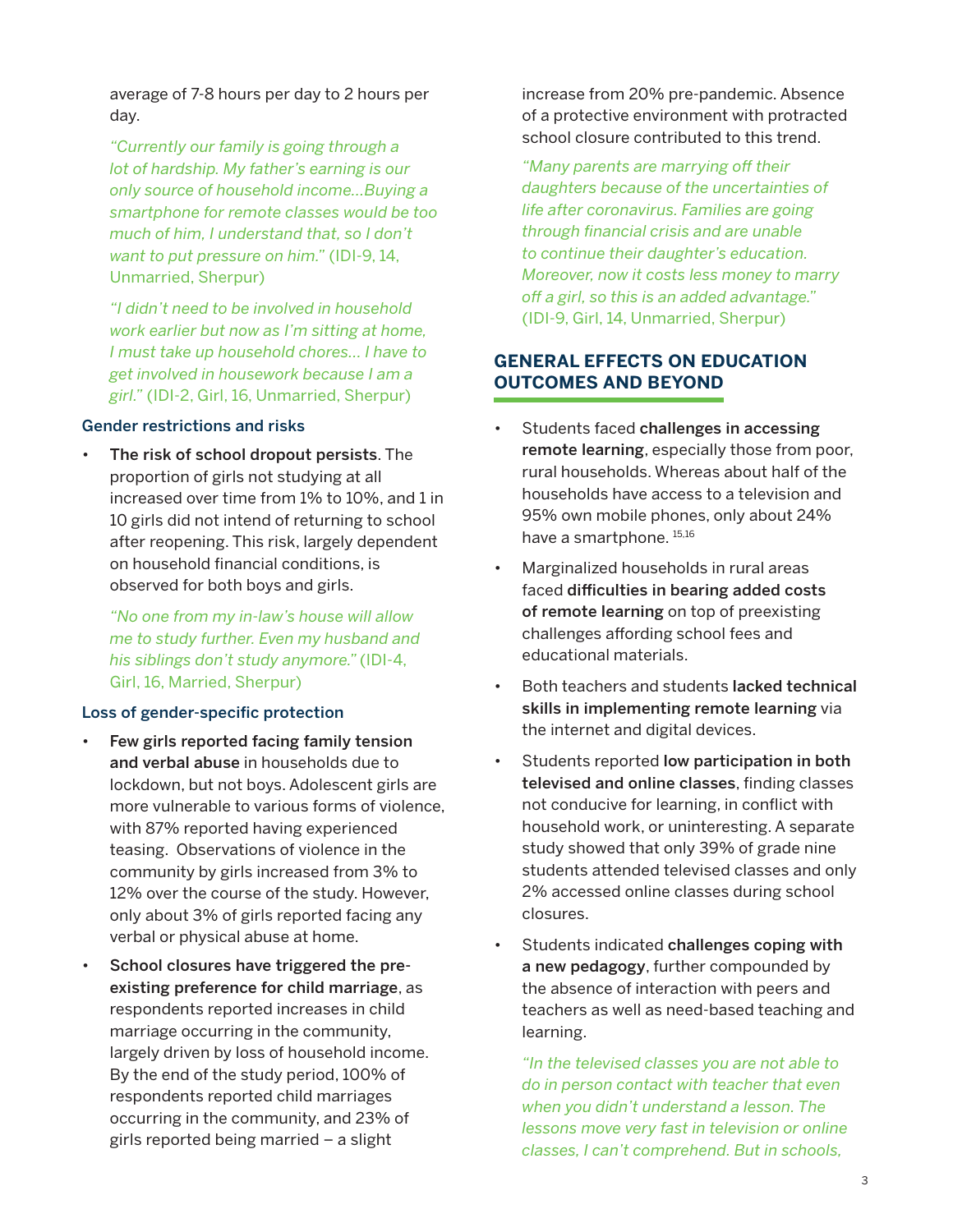

Photo credit: UNICEF.

*teachers don't move this fast, they deliver the lecture with time so that everyone can understand the lessons."* (IDI-10, Girl, 14, Unmarried, Kushtia)

- The lack of regular and effective monitoring and follow-up in the initial stages hampered effectiveness of remote learning, as well as lacking parents' awareness of remote learning.
- School closure also continued to widen learning inequality. Students from poorer families and those with lower competencies prior to closure are at greater risk of experiencing learning loss. Younger adolescents are also more at risk of learning loss and dropout. This also risks future learning competency, as students were autopromoted to the next grade.
- Private coaching or tutoring is considered the preferred alternative to schooling over remote learning by many respondents. Yet, access to such private instruction is a challenge for poor households.
- School closure is adversely affecting the psycho-social wellbeing of students. Nearly 80% of girls expressed feeling depressed, while respondents did not report seeking

any type of support for mental health or violence. Adolescents, parents, and teachers shared the view that reopening schools is of utmost importance for the wellbeing of students. Similar findings were observed in interviews with boys regarding psycho-social wellbeing.

*"When we are in school with our friends and peers around, we feel happy-go-lucky... But now there is nothing much to do, sometimes I get upset and bored."* (IDI-3, Girl, 16, Unmarried, Kushtia)

- Many households experienced economic hardship due to COVID-19, with nearly 70% of households reporting decreased income after the lockdown, through it recovered over time to 44%. Lowerincome households are likely to be disproportionately impacted by poverty and income loss.
- There were no direct links between school closure and nutrition, as there are no school feeding programs in secondary education institutions. However, COVID-19 threatens to compound challenges for the food insecure and stunted children.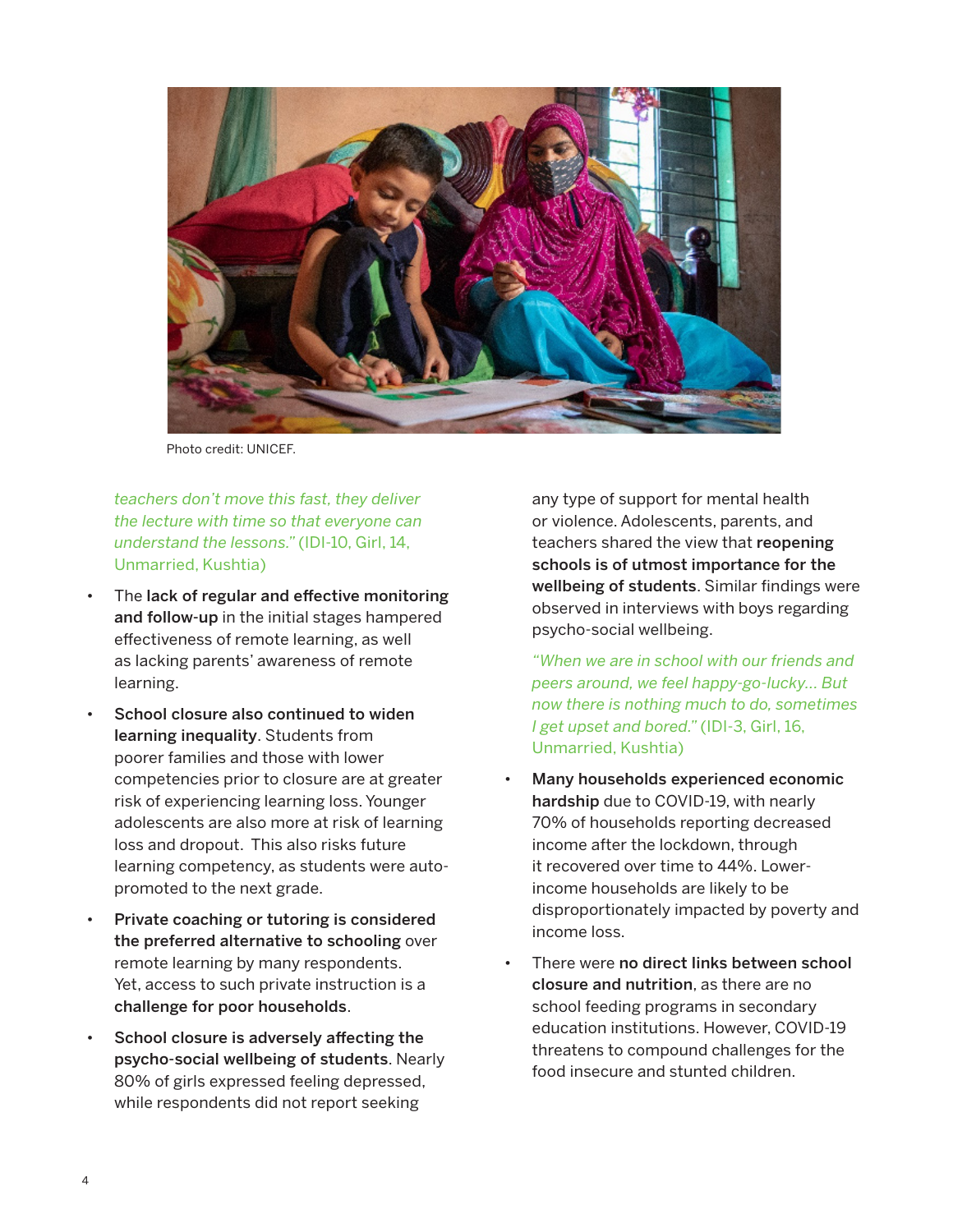## **EVALUATION OF INTERVENTIONS**

Key informants reflected on successes and gaps of mitigation efforts seeking to address the effects of school closures.

- Existing digital divide restrict uniform access to remote learning across the country, especially for students in rural and remote areas, who are experiencing financial insecurity, and those who are from marginalized communities including girls.
- While national policy facilitated initiatives to integrate ICT into primary and secondary education, remote learning during the pandemic revealed that the country is not yet fully digitalized and lacks adequate ICT support.
- There is no comprehensive plan to recover the learning loss through remedial education and to address risk of dropout among students living in rural and marginalized communities.
- Organizations have tested alternative remote learning models, such as telephone-based learning sessions, community radio-based sessions, and group study, but require coordination among stakeholders for effective implementation across the country.
- School closure and social isolation poses psycho-social impacts on the students, but mental health support remains scarce.
- There were very few interventions that focused specifically on the gendered effects of the COVID-19 school closures.

### **RECOMMENDATIONS FOR GOVERNMENT AND STAKEHOLDERS**

• Develop effective policies and comprehensive guidelines with a blended approach for remote and in-person learning, considering the prevalence of COVID-19.

- Strengthen monitoring and evaluation of remote learning systems at local and national levels.
- Prioritize utilization of ICT resources already available in schools to ensure remote learning access for students.
- Provide needs-based financial support to students and teachers to narrow the digital divide, such as provision of smartphones, laptops and internet connectivity at low cost.
- Initiate financial incentives, stimulus packages, and subsidized education for marginalized students to bring them back to school.
- Introduce curriculum revisions and remedial education to address learning loss during school closures, with proper assessment of previous learning.
- Provide adequate psycho-social support for students' mental health and wellbeing.
- Prepare a comprehensive, participatory plan with community representatives, parents, and school authorities to support the government in overcoming this national crisis.
- Apply a gendered lens in responding to the effects of schools closures to address different experiences driven by gender.

### **REFERENCES**

- 1. UNESCO. 2021. "When Schools Shut: Gendered Impacts of COVID-19 School Closures." Paris: United Nations Educational, Scientific, and Cultural Organization. [https://unesdoc.unesco.](https://unesdoc.unesco.org/ark:/48223/pf0000379270) [org/ark:/48223/pf0000379270](https://unesdoc.unesco.org/ark:/48223/pf0000379270).
- 2. Bangladesh Education Statistics. 2016.
- 3. BANBEIS. 2018. Bangladesh Education Statistics Report. Ministry of Education, Government of the Peoples Republic of Bangladesh, Dhaka. [http://](http://lib.banbeis.gov.bd/BANBEIS_PDF/Pocket%20Book%20on%20Bangladesh%20Education%20Statistics%202017.pdf) [lib.banbeis.gov.bd/BANBEIS\\_PDF/Pocket%20](http://lib.banbeis.gov.bd/BANBEIS_PDF/Pocket%20Book%20on%20Bangladesh%20Education%20Statistics%202017.pdf) [Book%20on%20Bangladesh%20Education%20](http://lib.banbeis.gov.bd/BANBEIS_PDF/Pocket%20Book%20on%20Bangladesh%20Education%20Statistics%202017.pdf) [Statistics%202017.pdf](http://lib.banbeis.gov.bd/BANBEIS_PDF/Pocket%20Book%20on%20Bangladesh%20Education%20Statistics%202017.pdf).
- 4. Annual Primary School Census. 2019. Ministry of Primary and Mass Education Directorate of Primary Education.